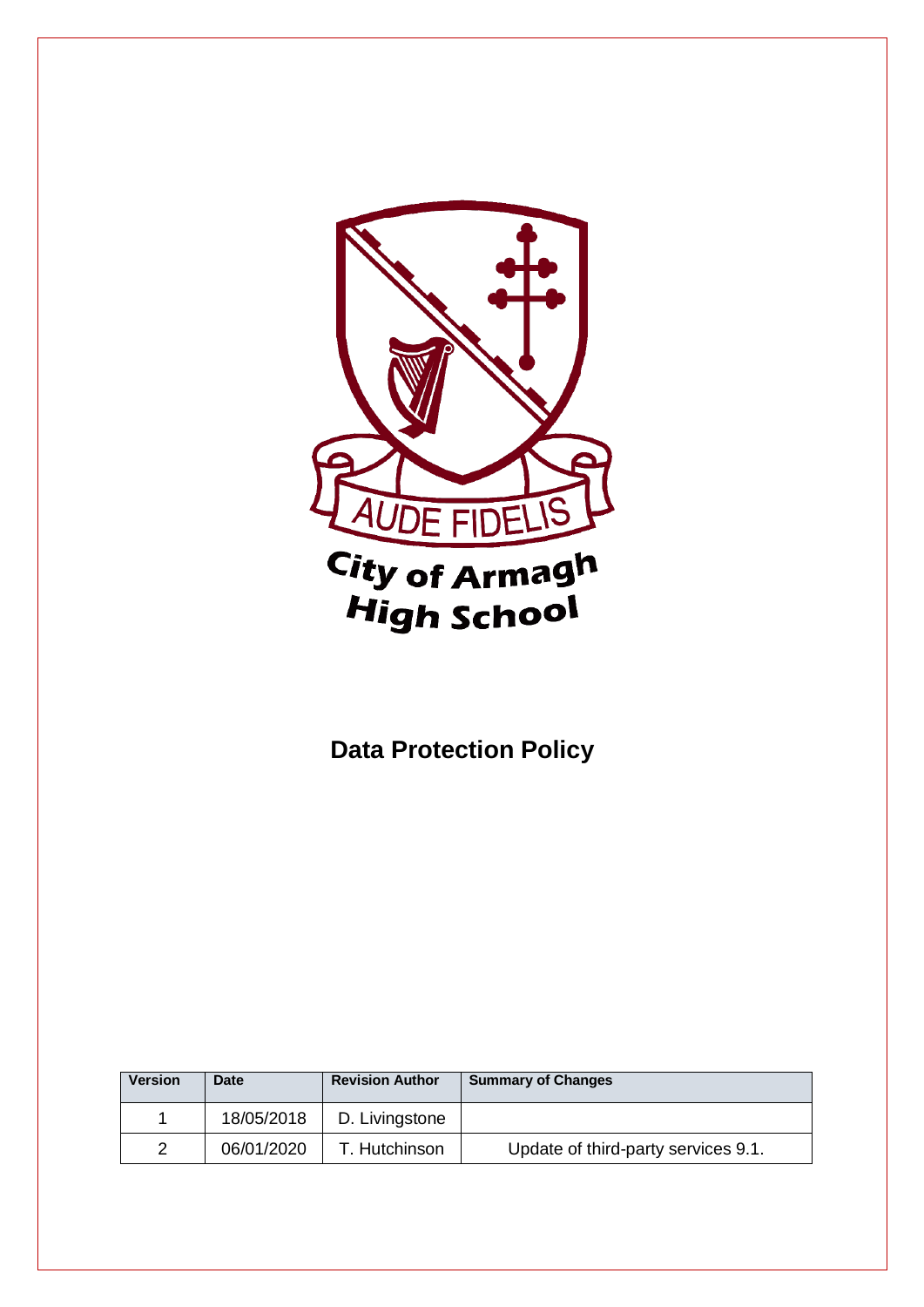# **EXECUTIVE STATEMENT**

At City of Armagh High School (the "School")*,* we believe privacy is important. We are committed to complying with our data protection obligations and to being concise, clear and transparent about how we obtain and use Personal Information and how (and when) we delete that information once it is no longer required.

We will review and update this data protection policy (the "Policy") regularly in accordance with our data protection obligations.

Any queries in relation to this Policy or any of the matters referred to in it should be submitted to the Principal Mr Douglas

The following policies, procedures and documents are also relevant to this Policy:

- Data Breach Management Procedure
- Subject Access Request Procedure
- Department of Education Document Disposal Schedule
- Positive Behaviour Policy
- Personal Devices Policy
- Internet Policy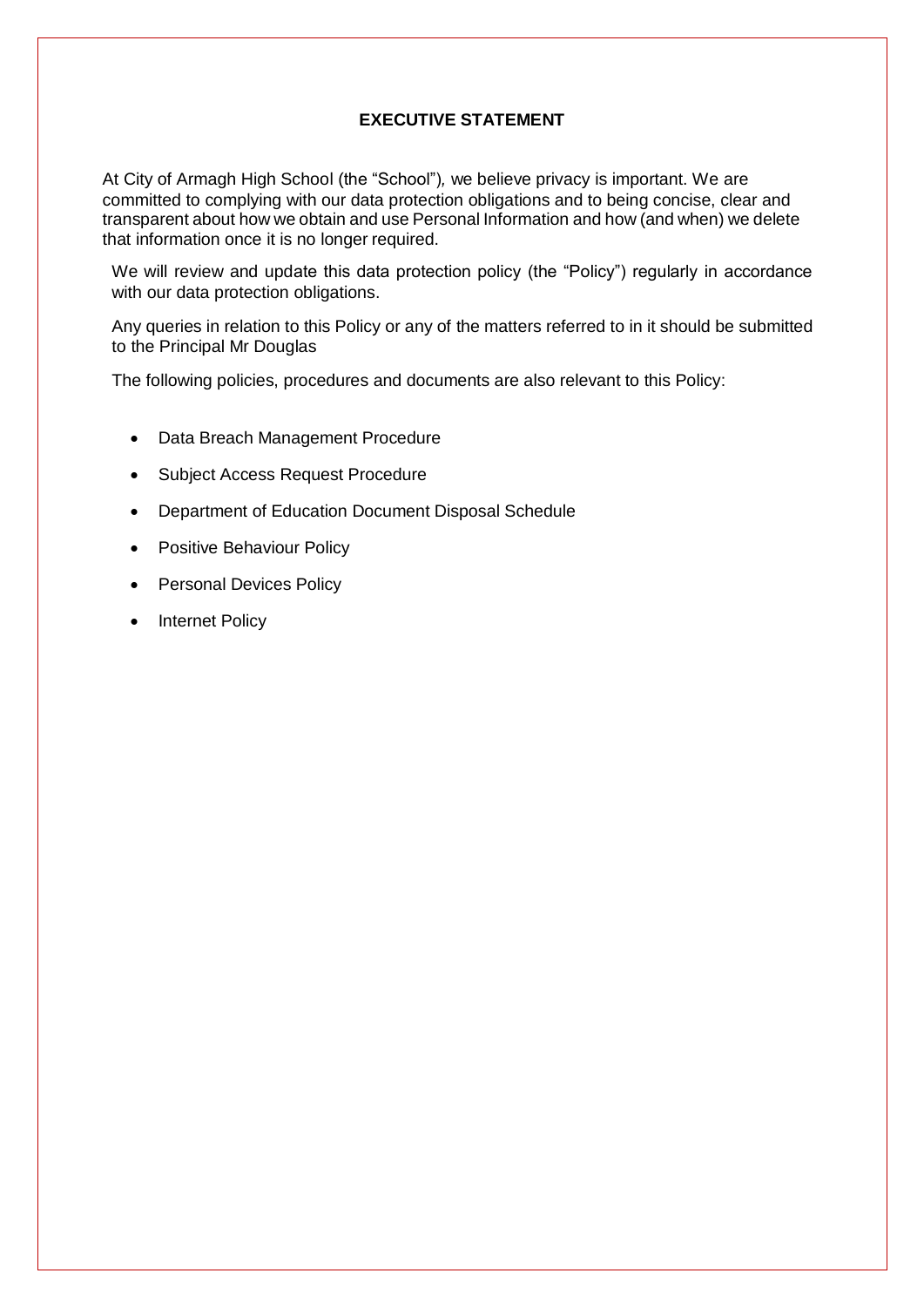# **DATA PROTECTION POLICY**

#### **1. Scope**

- 1.1. The School is subject to the General Data Protection Regulation (GDPR) which imposes obligations on the School as a data controller in relation to the protection, use, retention and disposal of Personal Information. This Policy sets out the procedures that are to be followed when dealing with Personal Information and applies to all Personal Information processed by or on behalf of City of Armagh High **School**
- 1.2. You must read this Policy because it gives important information about:
	- 1.2.1. the data protection principles with which City of Armagh High School must comply;
	- 1.2.2. what is meant by Personal Information and Special Category Data;
	- 1.2.3. how we gather, use and (ultimately) delete Personal Information and Special Category Data in accordance with the data protection principles;
	- 1.2.4. where more detailed Privacy Information can be found, e.g. about the Personal Information we gather and use about you, how it is used, stored and transferred, for what purposes, the steps taken to keep that information secure and for how long it is kept;
	- 1.2.5. your rights and obligations in relation to data protection; and
	- 1.2.6. the consequences of our failure to comply with this Policy.
- 1.3. Please refer to the School's privacy notices [www.cityofarmagh.org](http://www.cityofarmagh.org/) and, where appropriate, to other relevant policies including in relation to Positive Behaviour Policy, Personal Devices Policy and Internet Policy, which contain further information regarding the protection of Personal Information in those contexts.

## **2. Data Protection Principles**

- 2.1. GDPR sets out the following principles with which any party handling Personal Information must comply. All Personal Information must be:
	- 2.1.1. processed lawfully, fairy and in a transparent manner;
	- 2.1.2. collected for specified, explicit and legitimate purposes only, and will not be further processed in a manner that is incompatible with those purposes; further processing for archiving purposes in the public interest, scientific or historical research purposes or statistical purposes shall not be considered to be incompatible with the initial purposes;
	- 2.1.3. adequate, relevant and limited to what is necessary in relation to the purposes for which it is processed;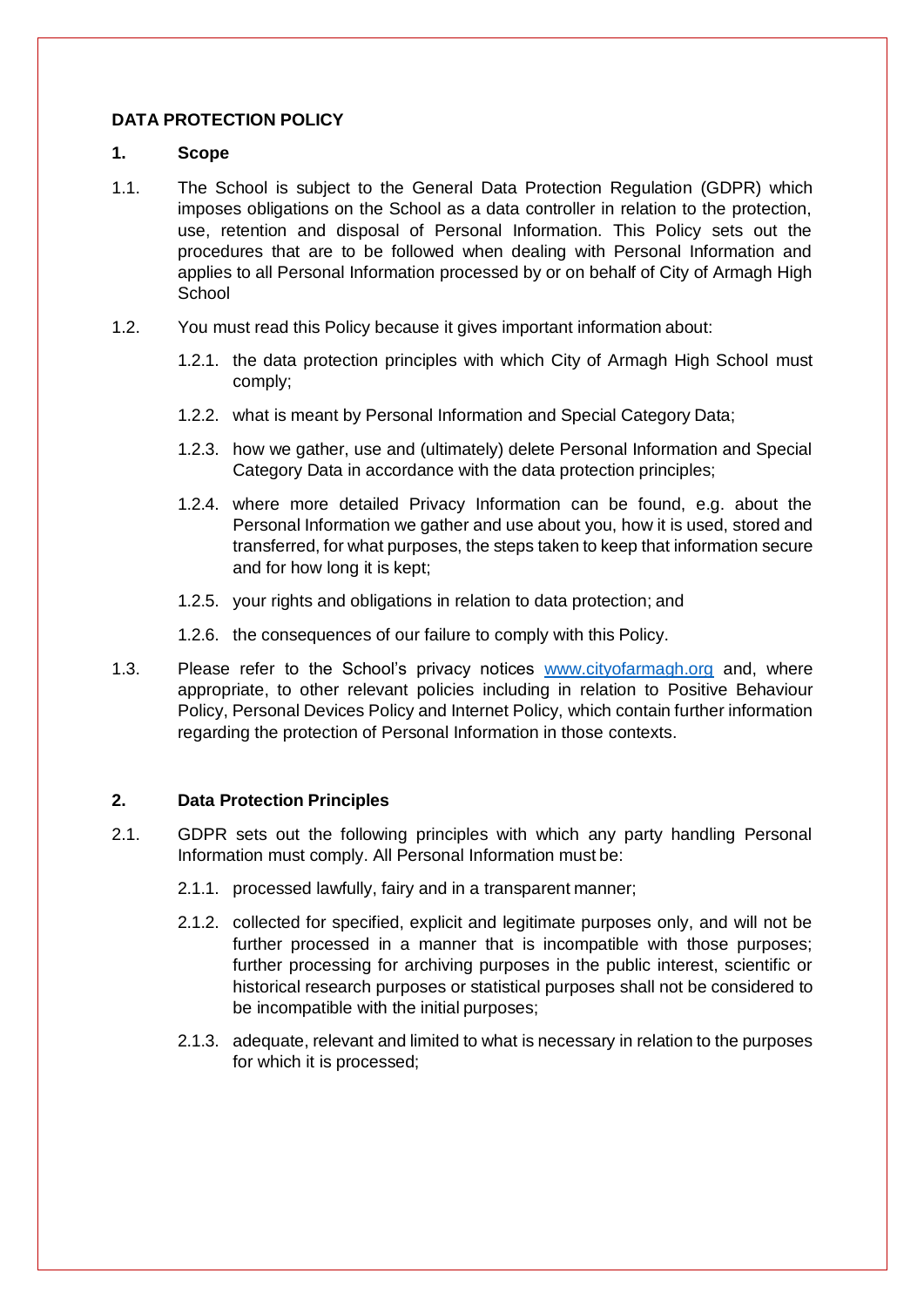- 2.1.4. accurate and, where necessary, kept up to date and take reasonable steps to ensure that inaccurate Personal Information are deleted or corrected without delay;
- 2.1.5. kept in a form which permits identification of individuals for no longer than is necessary for the purposes for which the information is processed; Personal Information may be stored for longer periods insofar as the data will be processed solely for archiving purposes in the public interest, scientific or historical research purposes subject to implementation of the appropriate technical and organisational measures required by GDPR in order to safeguard the rights and freedoms of the individual; and
- 2.1.6. processed in a manner than ensures appropriate security of the Personal Information, including protection against unauthorised or unlawfulprocessing and against accidental loss, destruction or damage, using appropriate technical or organisational measures.

# **3. Lawful, Fair and Transparent Processing**

- 3.1. The School will, before any processing of Personal Information starts for the first time, and then regularly while it continues:
	- 3.1.1. process the Personal Information on at least one of the following bases:

## **3.1.1.1. Consent:**

- the individual has given their express agreement to the processing of their Personal Information for one or more specific purposes;
- parental consent will be obtained for any child aged under 13 years old or for children aged over 13 who are not considered capable of giving consent themselves.

## 3.1.1.2. **Contractual**:

 the processing is necessary for the performance of a contract to which the individual is party or in order to take steps at the request of the individual prior to entering into a contract;

## 3.1.1.3. **Legal Obligation**:

 the processing is necessary for compliance with a legal obligation to which the School is subject;

## 3.1.1.4. **Vital Interests**:

 the processing is necessary for the protection of the vital interests of the individual or another natural person; or

## 3.1.1.5. **Public Interest**:

 the processing is necessary for the performance of a task carried out in the public interest or exercise of official authority; or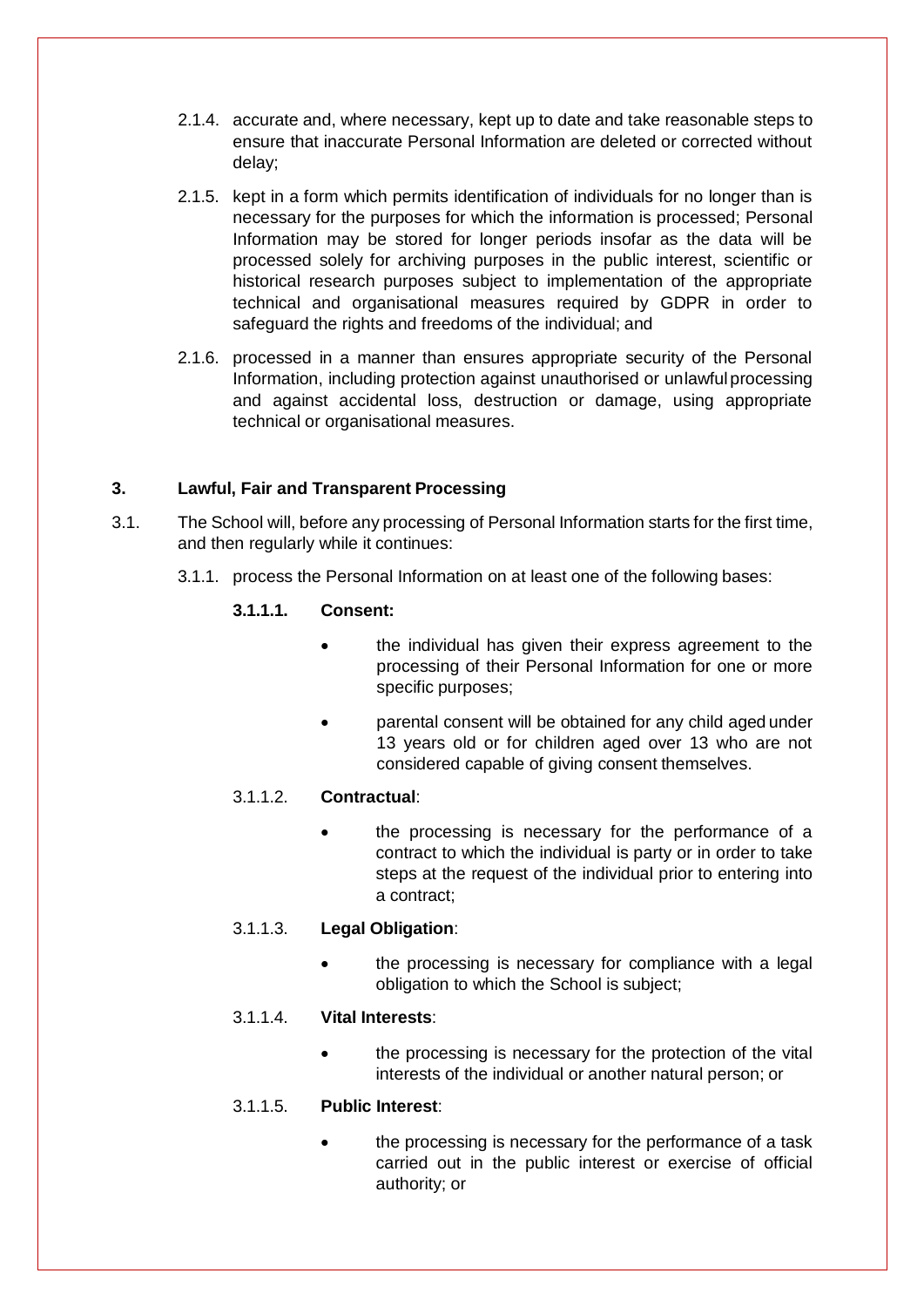## 3.1.1.6. **Legitimate Interests**:

- the processing is necessary for the purposes of legitimate interests of the School or a third party, except where those interests are overridden by the interests of fundamental rights and freedoms of the individual, in particular where the individual is a child.
- 3.1.2. except where the processing is based on consent, satisfy ourselves that the processing is necessary for the purpose of the relevant lawful basis (i.e. that there is no other reasonable way to achieve that purpose);
- 3.1.3. document our decision as to which lawful basis applies to help demonstrate our compliance with the data protection principles;
- 3.1.4. include information about both the purposes of the processing and the lawful basis for it in our relevant privacy notices www.cityofarmagh.org
- 3.1.5. where Special Category Data is processed, identify a lawful special condition for processing that information and document it; and
- 3.1.6. where criminal offence information is processed, identify a lawful condition for processing that information and document it.

## **4. Rights of the Individual**

4.1. The GDPR states that individuals have the following rights in respect of the processing of their Personal Information:

## 4.1.1. **The right to be informed**:

**4.1.1.1.** The School will keep individuals informed of its processing activities through its privacy notices [www.cityofarmagh.org](http://www.cityofarmagh.org/)

## 4.1.2. **The right of access**:

- **4.1.2.1.** An individual may make a subject access request ("**SAR**") at any time to find out more about the Personal Information which the School holds on them. All SARs must be forwarded to the Principal [info@armaghhigh.armagh.ni.sch.uk](mailto:info@armaghhigh.armagh.ni.sch.uk)
- 4.1.2.2. The School is required to respond to a SAR within one month of receipt but this can be extended by up to two months in the case of complex and/or numerous requests and, in such cases, the individual will be informed of the need for such extension. The School does not charge a fee for the handling of a straightforward SAR.

## 4.1.3. **The right to rectification**: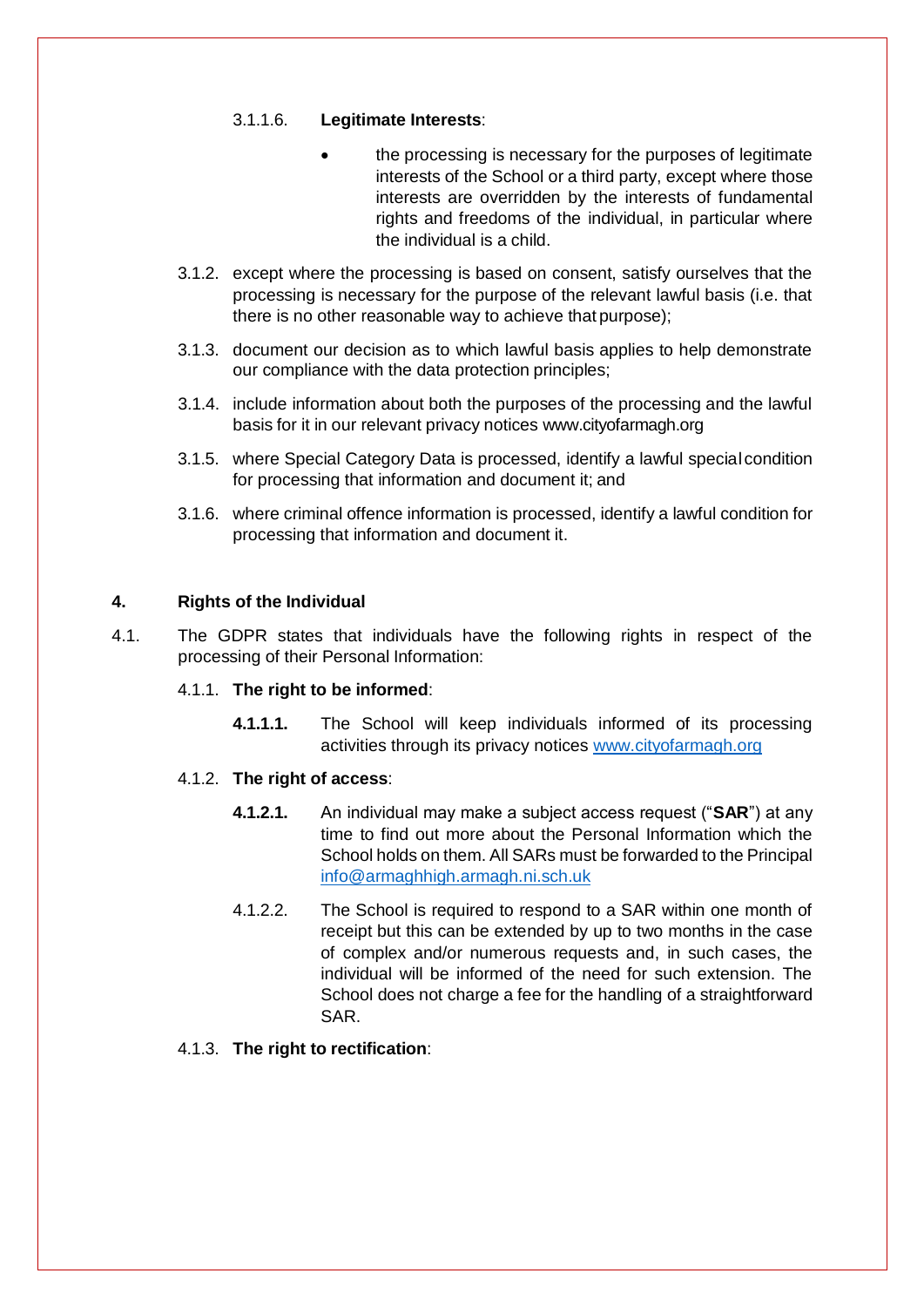4.1.3.1. If an individual informs the School that Personal Information held by the School is inaccurate or incomplete, the individual can request that it is rectified.

## 4.1.4. **The right to erasure**:

- 4.1.4.1. An individual is entitled to request that the School ceases to hold Personal Information it holds about them.
- 4.1.4.2. The School is required to comply with a request for erasure unless the School has reasonable grounds to refuse.

## 4.1.5. **The right to restrict processing**:

4.1.5.1. An individual is entitled to request that the School stops processing the Personal Information it holds about them in certain circumstances.

## **4.1.6. The right to data portability:**

4.1.6.1. An individual has the right to receive a copy of their Personal Information and use it for other purposes.

## **4.1.7. The right to object:**

4.1.7.1. An individual is entitled to object to the School's processing of their Personal Information.

## **4.1.8. Rights in relation to automated decision making and profiling:**

- 4.1.8.1. An individual has the right to challenge any decision that is made about them on an automated basis (subject to certain exceptions).
- 4.1.8.2. The School is also required to comply with certain conditions if it uses Personal Information for profiling purposes.

# **5. Data Protection Officer**

- 5.1. A Data Protection Officer (DPO) is appointed who will monitor adherence to this policy.
- 5.2. The DPO is required to have an appropriate level of knowledge.

# **6. Privacy by Design**

- 6.1. The School has adopted the principle of privacy by design and will ensure that the definition and planning of all new or significantly changed systems that collect or process Personal Information will be subject to due consideration of privacy issues, including the completion of one or more data protection impact assessments.
- 6.2. The data protection impact assessment will include:
	- 6.2.1. Consideration of how Personal Information will be processed and for what purposes;
	- 6.2.2. Assessment of whether the proposed processing of Personal Information is both necessary and proportionate to the purpose(s);
	- 6.2.3. Assessment of the risks to individuals in processing the Personal Information;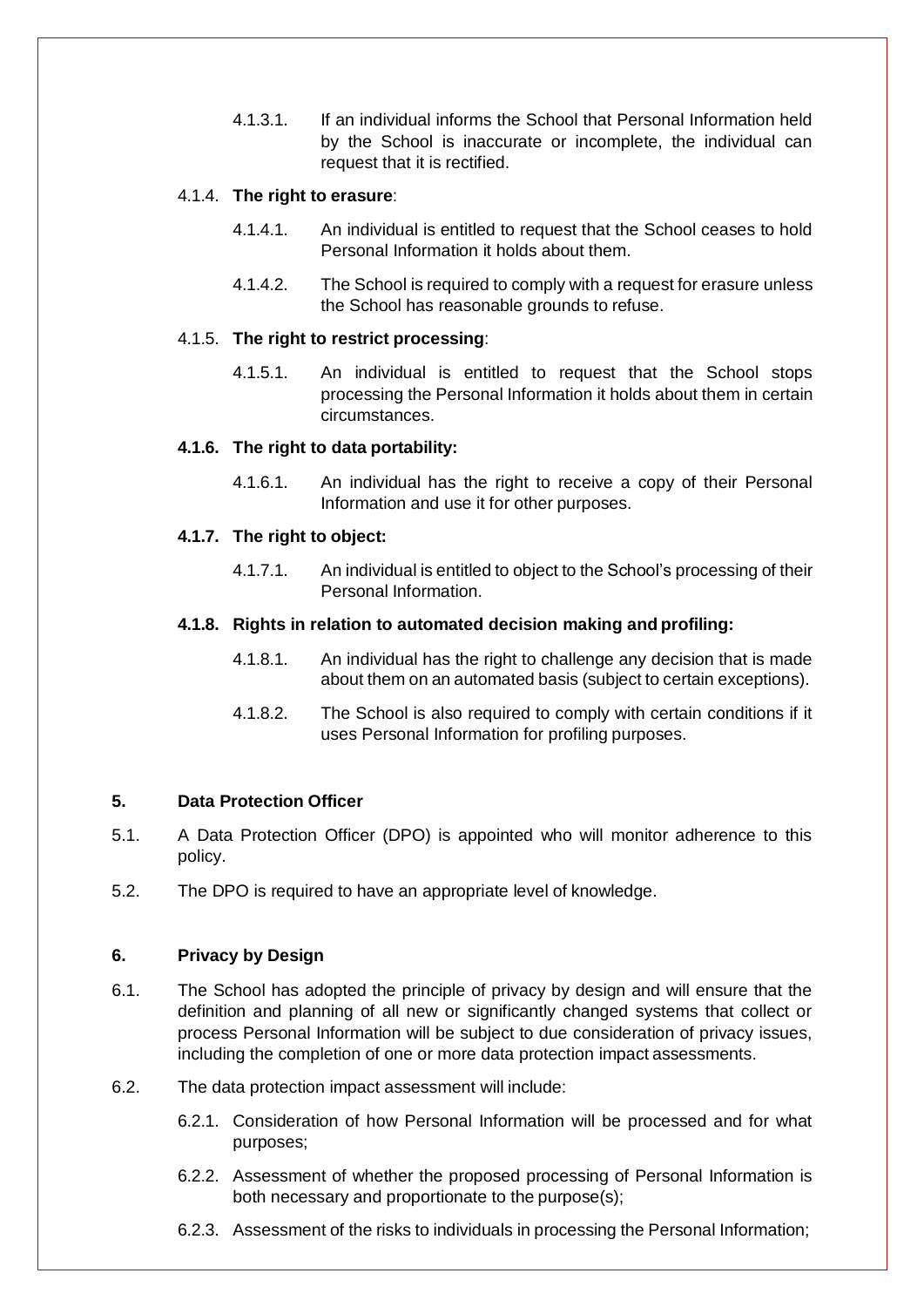- 6.3. What controls are necessary to address the identified risks and demonstrate compliance with legislation.
- 6.4. A data protection impact assessment is conducted by the Principal:
	- 6.4.1. On every business process periodically, at least once a year and more frequently where the amount and/or sensitivity of Personal Information processed, dictates so;
	- 6.4.2. As part of the project calendar admission requirements checklist;
	- 6.4.3. At every high-impact change, and/or at the request of the Data Protection Officer.

## **7. Data Retention & Disposal**

- 7.1. The longer that Personal Information is retained, the higher the likelihood is accidental disclosure, loss, theft and/or information growing stale.
- 7.2. Any Personal Information kept by the School is managed in accordance with the Department of Education Disposal of Records Schedule ([https://www.education](https://www.education-ni.gov.uk/publications/disposal-records-schedule)[ni.gov.uk/publications/disposal-records-schedule\)](https://www.education-ni.gov.uk/publications/disposal-records-schedule).

## **8. Data Breach**

- 8.1. A data breach is any (potential) unintended loss of control over or loss of Personal Information within the School's environment. Preventing a data breach is the responsibility of all the School staff and its workforce.
- 8.2. Please refer to the School's Data Breach Management Procedure.

## **9. Third-Party Services and Subcontracting**

- **9.1.** The School may decide to contract with a third party for the collection, storage or processing of data, including Personal Information;
	- GL Assessment
	- **Capita**
- 9.2. If the School decides to appoint a third party for the processing of Personal Information, this must be regulated in a written agreement in which the rights and duties of the School and of the subcontractor are specified. A subcontractor shall be selected that will guarantee the technological and organisational security measures required in this Policy, and provide sufficient guarantees with respect to the protection of the personal rights and the exercise of those rights.
- 9.3. The subcontractor is contractually obligated to process Personal Information only within the scope of the contract and the directions issued by the School.

#### **10. Complaints**

10.1. Complaints will be dealt with in line with the School's complaints policy which is